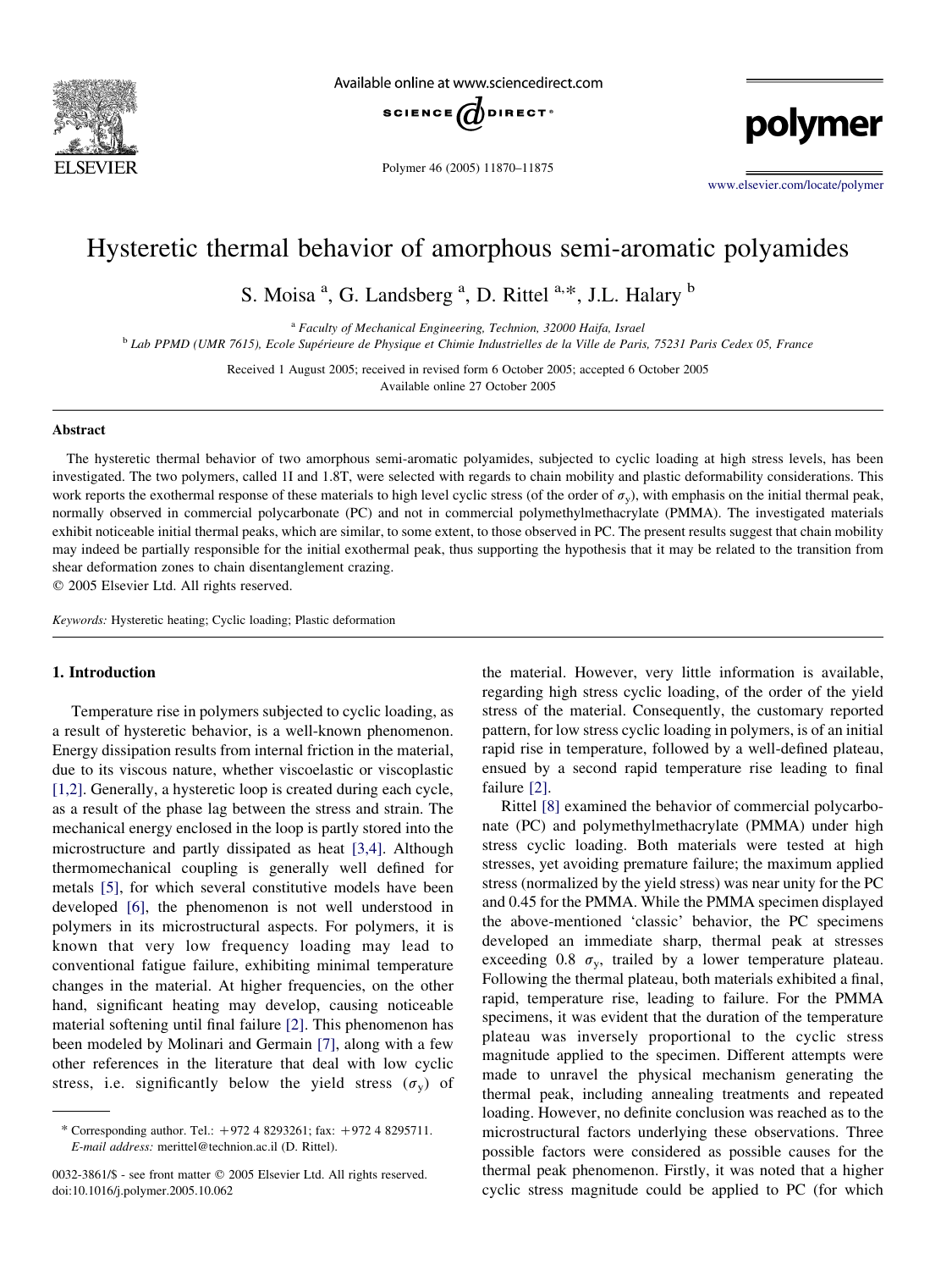<span id="page-1-0"></span>the peak was observed), when compared to PMMA specimens, which exhibited early failure, thus precluding a direct comparison. Another possible cause could be the superior ability of PC to undergo plastic deformation, as compared to the PMMA. Finally, an exothermic process with a sharp completion (or endothermic process with a sharp initiation) may also be symptomatic of a phase transition. However, stress induced phase transitions have not been reported for this material.

Considering the heat transfer process in these experiments, the solution of the coupled heat equation, with appropriate heat transfer boundary conditions, yields a temperature rise, but certainly no temperature drop such as to create a thermal peak. The measured thermal evolution, successfully modeled by Rittel and Rabin [\[9\]](#page-5-0), was achieved by solving the transient heat equation for such experiments. Using the (rate of) measured mechanical energy dissipated in each cycle as the input (rate of) energy, these calculations were able to reproduce the experimental results quite well, predominantly the thermal peak observed in PC. However, modeling remained purely phenomenological.

In a subsequent work, Rittel et al. [\[10\]](#page-5-0) tested the potential role of molecular chain mobility in the material, and that of the cyclic stress magnitude on the thermomechanical reaction of the above-mentioned materials, with respect to PC. High stress cyclic loading was applied to specimens of modified PMMA, to which glutarimide units were added, as in Tézé and et al. [\[11\]](#page-5-0). This modification increases the plastic deformability of the material, as well as its fracture resistance [\[12\].](#page-5-0) Although the modified PMMA (PMMA\_MOD) could withstand higher levels of cyclic stress, a thermal peak was not observed in the material, and it displayed a self-heating and failure pattern similar to that of regular PMMA. The results seemed to support the suggestion that the thermal peak in PC results from some sort of phase transition, rather than the high stress magnitude or the plastic deformation that the specimens undergo.

The purpose of the present work was to further verify the conclusions obtained by Rittel, et al. [\[10\],](#page-5-0) as to the nature of the thermomechanical properties of the materials discussed, with emphasis on the role of chain mobility. This paper reports the result of high stress magnitude cyclic loading of two different types of amorphous semi-aromatic polyamides (SAPAs), with respect to the three aforementioned characteristics that may govern the thermal response of the material.

#### 2. Materials and experiments

Since, the chain dynamics, plastic, damage and fracture behavior of these polymers are quite well documented in the recent literature [\[13–16\]](#page-5-0), two types of amorphous SAPAs, namely 1I and 1.8T, were selected for the present study. The 1I material is a commercial polymer supplied by EMS Co. and the 1.8T material was kindly provided by ARKEMA France. The chemical structure of the investigated polymers is shown in Fig. 1. The relevant mechanical properties are listed in Table 1. Both materials were checked to be strictly amorphous by means of differential scanning calorimetry and X-ray



Fig. 1. Chemical formulae of the SAPAs 1I and 1.8T.

diffraction. The two polymers were dehydrated at 50  $\degree$ C for 24 h prior to testing, and then annealed at room temperature for at least 48 h. All the tests were carried out under load control on an MTS 810-25T servo-hydraulic machine. Preliminary testing, to determine the mechanical properties, consisted of compressive and tensile experiments at various strain rates. The recorded data was converted into true stress–strain curves, assuming material incompressibility and correcting for machine compliance. A second set of tensile tests was performed using an extensometer attached to the specimens' gage.

For the cyclic compression tests, cylindrical specimens (10 mm diameter, 11 mm length) were machined from 12 mm thick cast plates. In order to measure the temperature at the center of the specimens (the point with the highest temperature), a K-type thermocouple was inserted into a 0.3 mm diameter hole, drilled into the specimen, at mid-length, perpendicular to its axis ([Fig. 2\)](#page-2-0). The thermocouple was sealed in using a PMMA solution, produced by dissolving polymer chips in chloroform, and left for curing for 24 h at room temperature.

Cyclic testing was carried out under load control, with the minimal load kept at approximately 10% of the magnitude of the maximal load, in order to ensure continuous contact with the specimen throughout the test. All the cyclic tests were performed at a frequency of 15 Hz (unless otherwise noted). The specimen temperature was continuously monitored throughout the test at a frequency of 1 Hz.

Table 1 Physical characteristics of the investigated materials

| Type of<br><b>SAPA</b> | $T_{\circ}^{\text{a}}$ (°C) | $T_{\alpha}$ (1 Hz) <sup>b</sup><br>$(^{\circ}C)$ | $\sigma_{\rm v}$ at 25 °C <sup>c</sup><br>(MPa) | $K_{\text{Ic}}$ at 20 °C <sup>d</sup><br>$(MPa \, m^{1/2})$ |
|------------------------|-----------------------------|---------------------------------------------------|-------------------------------------------------|-------------------------------------------------------------|
| 1I                     | 151                         | 161                                               | 110                                             | 2.3                                                         |
| 1.8T                   | 124                         | 137                                               | 95                                              | 3.0                                                         |

<sup>a</sup> Glass transition temperature, as determined by differential scanning calorimetry at a heating rate of 10 °C min<sup>-1</sup>.  $T_g$  taken at the point in which the heat capacity change from glass to rubber. From Refs. [\[13,14\]](#page-5-0).<br><sup>b</sup> Temperature of the main mechanical relaxation  $\alpha$ , as determined by

dynamic mechanical analysis at the frequency 1 Hz.  $T_{\alpha}$  taken at the maximum of the loss modulus  $E''$  peak. From Refs. [\[13,14\]](#page-5-0).<br><sup>c</sup> Nominal yield stress, as measured on compressive stress–strain curves

recorded at a strain rate of  $2 \times 10^{-3}$  s<sup>-1</sup>

 $\alpha$ <sup>d</sup> Critical stress intensity factor, as deduced from three point-bending experiments in mode I on notched samples. From Ref. [\[16\]](#page-5-0).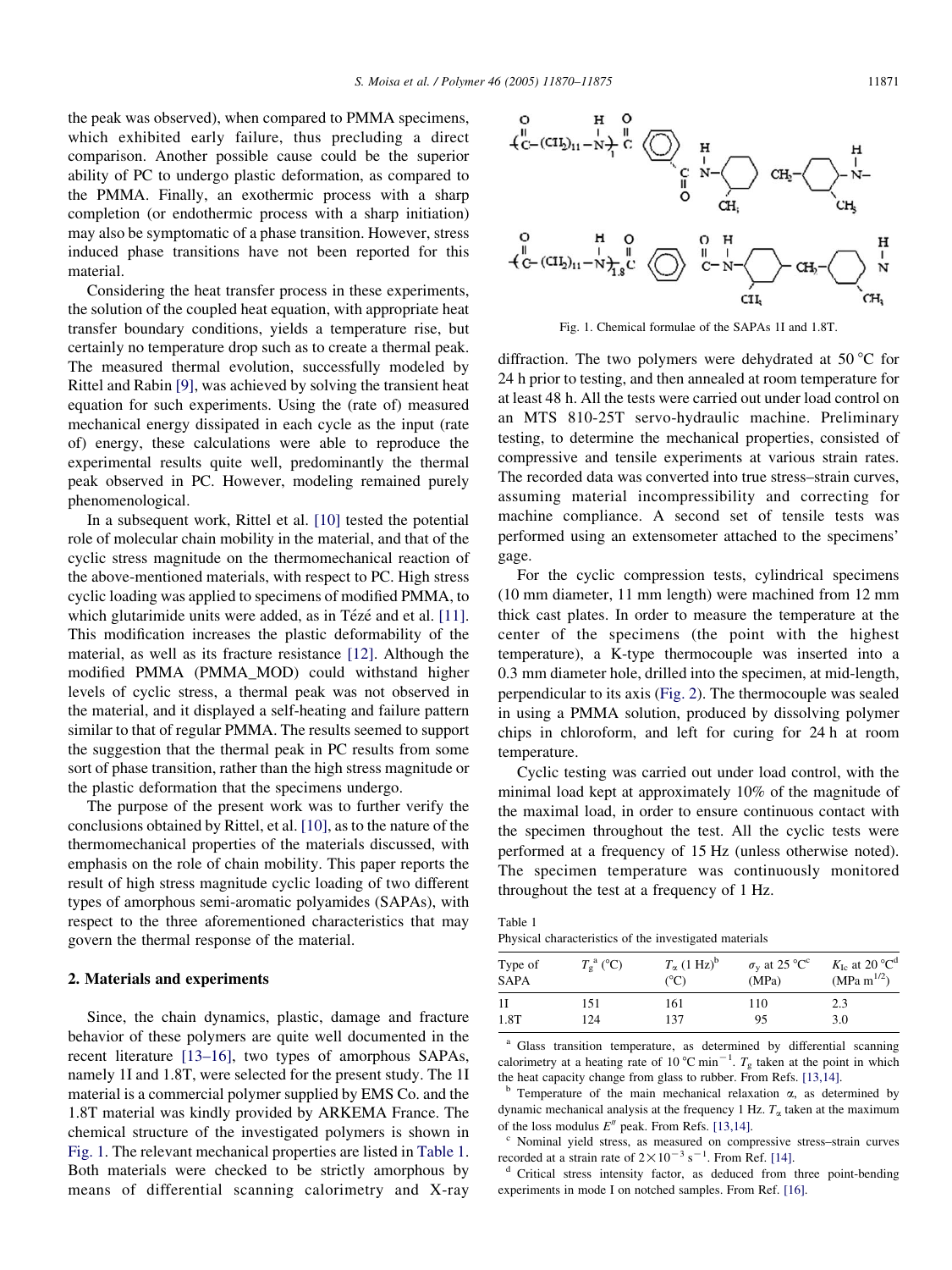<span id="page-2-0"></span>

Fig. 2. Cylindrical specimen with embedded thermocouple.

# 3. Results

## 3.1. Monotonic testing

Both materials were subjected to tension and compression tests at different strain rates in order to characterize the strain rate sensitivity and yield stress of the materials. The main results of these tests are summarized in Tables 2 and 3. As expected, both materials are strain-rate sensitive, and both exhibited an increase of approximately 10 MPa per decade of strain rate (Table 3). While both materials yielded at similar strains, 1I appears to be stronger, yielding at higher stress magnitudes, throughout the strain-rate range tested, as shown in Figs. 3 and 4. These findings are consistent with earlier observations connecting the mechanical behavior to the polymer chemical structure [\[14\]](#page-5-0). The slightly higher yield stress of 1I with respect to 1.8T results essentially from the decrease of the mean length of the lactam unit [\(Fig. 1](#page-1-0)), owing to an increase in Young's modulus [\(Tables 1 and 2](#page-1-0)). By contrast, replacing the terephthalic ring by an isophthalic ring has almost no effect on the modulus.

The results obtained from the tensile tests are rather similar to those from the compression, although it is more difficult to determine the exact yield stress from this data [\(Fig. 5\)](#page-3-0). As expected, the brittle character of the samples tends to disappear as the strain rate is decreased. For cyclic testing, the uniaxial stress applied to the specimens will be noted in nondimensional form, normalized by the appropriate compressive

Table 2 Tensile test results

| Material | $\dot{\varepsilon}$ (s <sup>-1</sup> ) | $\sigma_{\rm v}$ (MPa) | E(GPa) | UTS (MPa) |
|----------|----------------------------------------|------------------------|--------|-----------|
| 11       | 0.001                                  | a                      | 2.14   | a         |
|          | 0.01                                   | a                      | 2.09   | a         |
|          | 0.1                                    | a                      | 2.07   | a         |
| 1.8T     | 0.001                                  | a                      | 1.61   | a         |
|          | 0.01                                   | a                      | 1.64   | a         |
|          | 0.1                                    | a                      | 1.60   | a         |

<sup>a</sup> Specimen failed prior to yield point, possibly as a result of stress concentration related to the knife-edges of the extensometer.

| Table 3                  |  |
|--------------------------|--|
| Compression test results |  |

| Material | $\dot{\varepsilon}$ (s <sup>-1</sup> ) | $\sigma_{\rm v}$ (MPa) | E(GPa)       | $\sigma_{\text{max}}^{\text{a}}$ (MPa) |
|----------|----------------------------------------|------------------------|--------------|----------------------------------------|
| 11       | 0.001                                  | 70                     | 2.78         | 102                                    |
|          | 0.01<br>0.1                            | 80<br>90               | 3.33<br>3.01 | 108<br>114                             |
| 1.8T     | 0.001<br>0.01                          | 60<br>70               | 2.11<br>2.43 | 84<br>90                               |
|          | 0.1                                    | 80                     | 2.88         | 96                                     |

<sup>a</sup> Maximum stress value prior to barrelling.

yield stress, namely  $\sigma_{\rm v}$  = 90 and 80 MPa for 1I and 1.8T, respectively.

## 3.2. Cyclic testing

Cyclic testing was performed applying a maximum stress magnitude in the range of 0.64  $\sigma_{\rm v}$ –0.95  $\sigma_{\rm v}$ . As mentioned earlier, the maximum applied stress level is similar to that applied by Rittel et al. [\[10\],](#page-5-0) thus significantly greater than those applied by Rittel [\[8\]](#page-5-0). Typical temperature evolutions at the center of the specimen, for various stress magnitudes, are shown in [Figs. 6 and 7](#page-4-0) for materials 1.8T and 1I respectively. Most of the tests were continued until either a total of 120,000 cycles or until specimen collapse.

As expected, all specimens, from both materials, displayed a rapid initial temperature rise, the extent of which was proportional to the applied stress. Above a certain stress level, of 0.80  $\sigma_v$  for 1.8T and 0.83  $\sigma_v$  for 1I, the specimens developed an immediate monotonic temperature rise, leading to failure, much like the results recorded by Rittel et al. [\[10\]](#page-5-0). However, for slightly lower stress magnitudes, both materials displayed thermal peaks, resembling those developed by PC specimens under similar loading conditions [\[8\].](#page-5-0) Although both materials exhibited thermal peaks, their behavior is not



Fig. 3. Compressive true stress–strain curves of 1.8T at different strain rates.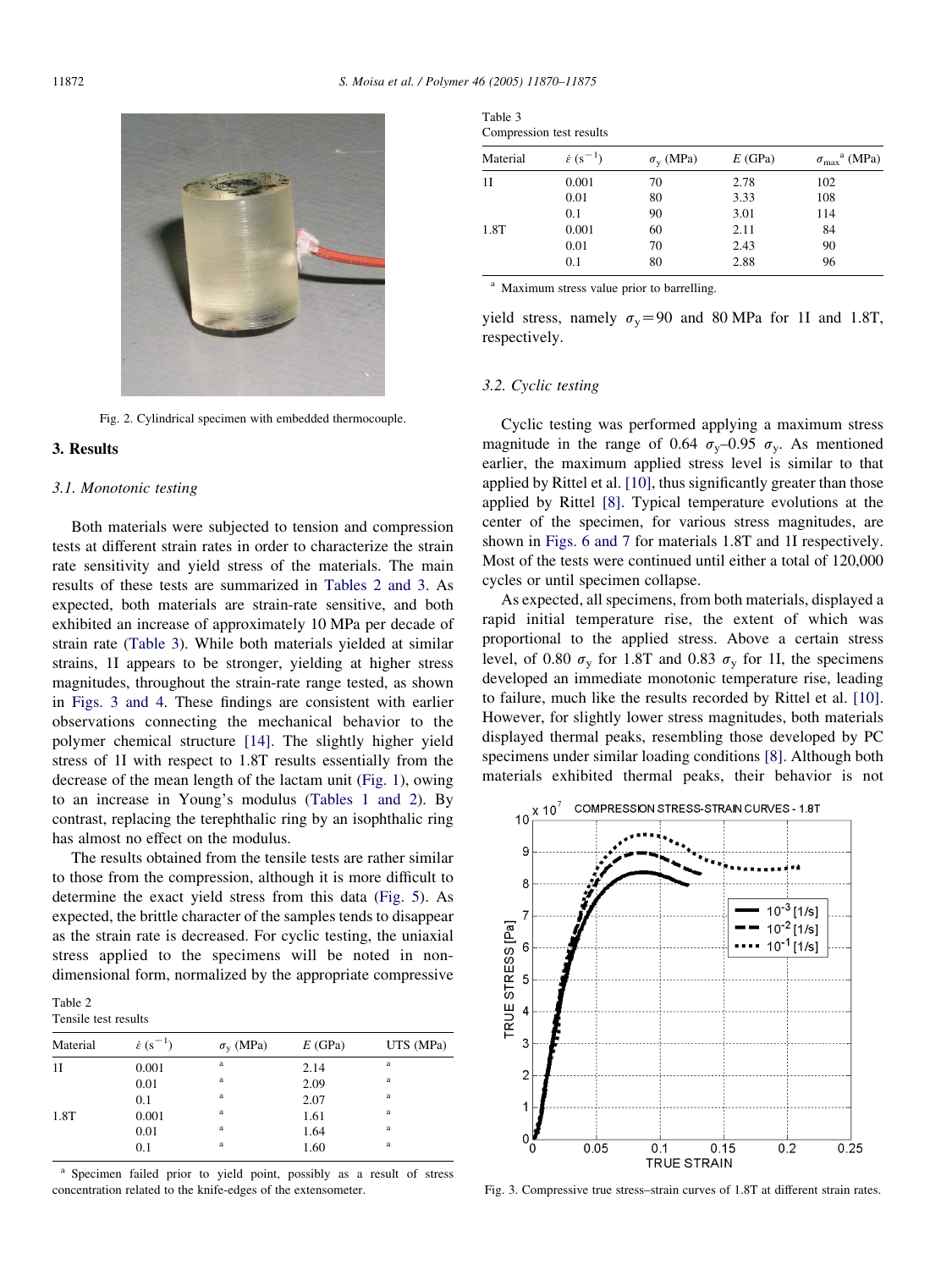<span id="page-3-0"></span>

Fig. 4. Compressive true stress–strain curves of 1I at different strain rates.

identical, and it is still different from that of PC. For 1.8T the thermal peak remained independent of the maximum stress magnitude applied in terms of both maximum temperature and cycle duration. By contrast the peak temperatures in 1I were directly proportional to the stress applied. In 1.8T the peak value was always noted to be  $51 \degree C$ , whereas it varied between 40 and 50  $\degree$ C for the 1I specimens. The peak subsided for 1I and 1.8T after 6000 and 10,000 cycles or more, respectively.

All of the specimens that reached final failure, whether right off the start or after a large number of cycles, did so rapidly, in

a relatively small number of cycles, providing no early signs prior to failure. The failure mechanism seems to be similar in both materials; the specimens exhibited a shear plane, at approximately 45°, passing through the center of the specimen, which seems to have undergone (or approached) the glass transition [\(Fig. 8\)](#page-5-0). In these experiments, the specimens were not thermally insulated. As the cylinders were in contact with steel plates, heat could be dissipated by conduction, yielding the characteristic failure pattern in which most of the damage occurs at the center of the specimen, while some heat was convectively transferred to the surroundings. Additional evidence of the heat transfer process could be noted from the fact that the cylinders' ends remained round. Strictly speaking, the deformation process neither be viewed as adiabatic nor as isothermal. However, the low thermal conductivity of the material limits its ability to dissipate heat for the continuous heat generation process, so that the core temperature increases until final failure. The exact heat transfer problem of such tests has been addressed in detail by Rittel and Rabin [\[9\].](#page-5-0)

Some specimens displayed a loss of transparency, irrespective of whether final failure was reached ([Figs. 8 \(right\) and 9\)](#page-5-0). This phenomenon is probably related to crazing (a cavitational process) [\[14\]](#page-5-0) or to a transition in the molecular structure of the material.

## 4. Discussion

The present study was carried out to elucidate the contribution of chain mobility on the hysteretic behavior of glassy polymers. One should keep in mind that the reported behavior of the selected materials, 1I and 1.8T, is much more similar to that of polycarbonate than to that of



Fig. 5. Tensile true stress–strain curves of the two materials at different strain rates.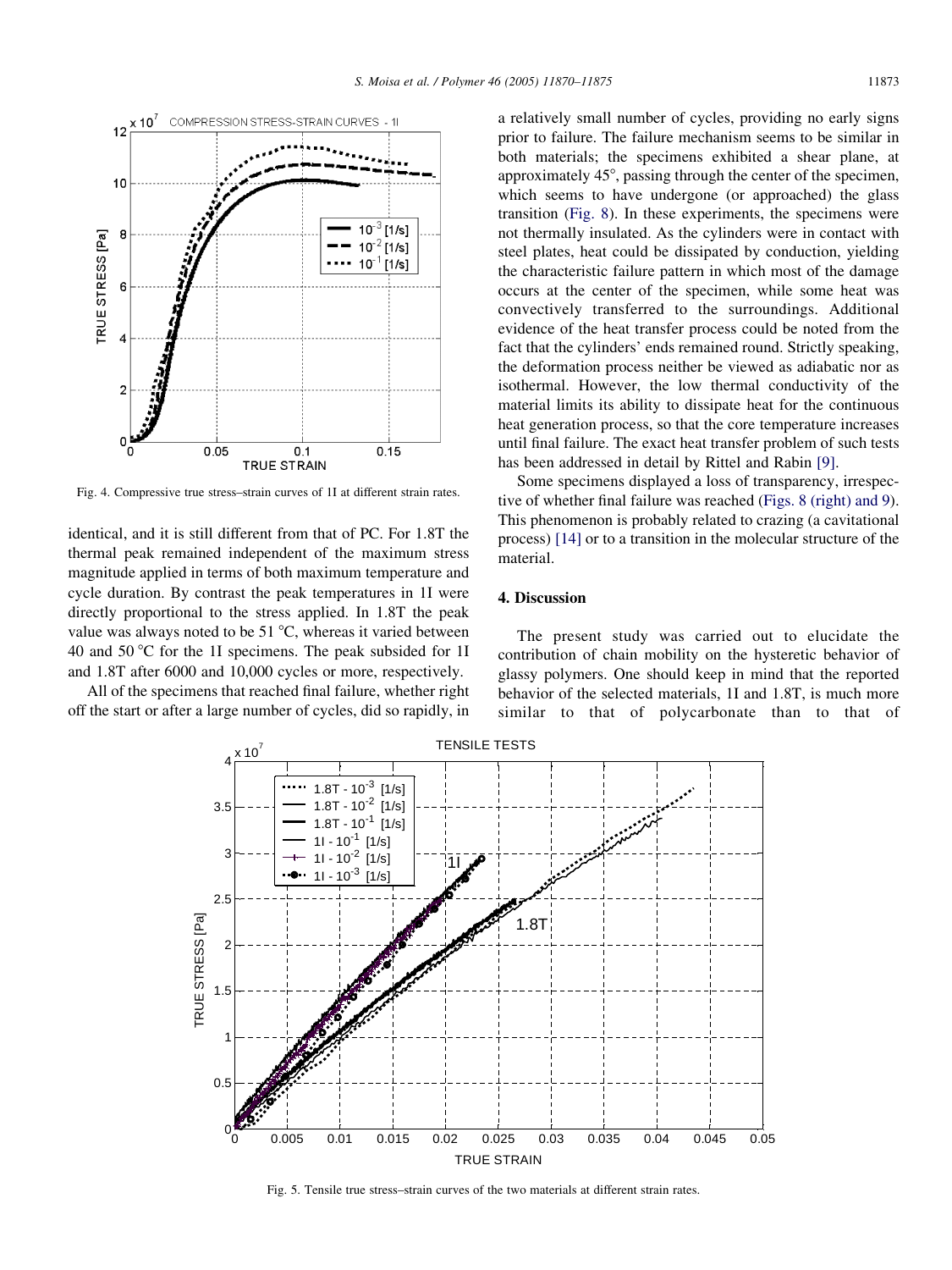<span id="page-4-0"></span>

Fig. 6. Temperature vs. number of cycles for cyclic testing of 1.8T ( $f=15$  Hz).

poly(methylmethacrylate), and even PMMA\_MOD. Like PC, they exhibit, at low temperature, a strong secondary relaxation  $\beta$  [\[13\]](#page-5-0), which is expected to strongly affect both their plastic behavior [\[14\]](#page-5-0) and deformation micro-mechanisms [\[15\].](#page-5-0) The main known differences between 1I and 1.8T concerns the degree of cooperativity of the  $\beta$  motions (lower for 1I), the ability to form crazes in tensile tests (larger for 1I) and the

resistance to impact (lower for 1I). However, there still remains a need to shed more light on polymer fatigue failure and hysteretic heating mechanisms. The two materials exhibited a well-defined thermal peak under cyclic loading. Furthermore, the failure mechanism, via a shear plane, resembles that of PC, rather than barreling or bulging as is apparent in unmodified PMMA specimens ([Fig. 9\)](#page-5-0). This evidence interconnects



Fig. 7. Temperature vs. number of cycles for cyclic testing of 1I ( $f=15$  Hz).